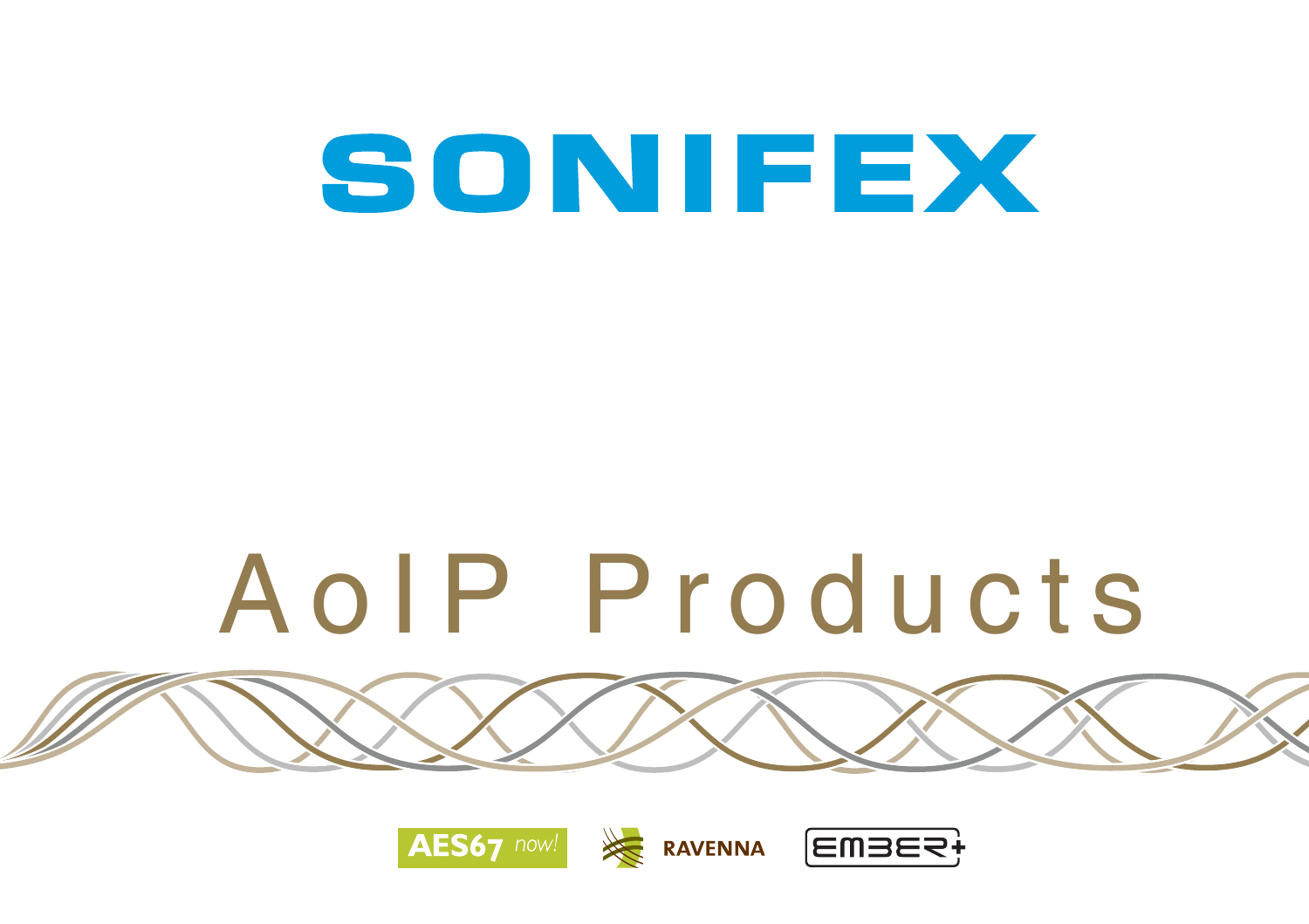

# **AVN-GMCS IEEE1588 PTP Grandmaster Clock with GPS Receiver**





#### *AVN-GMCS Rear View.*



**Category:** Audio Over IP Products. **Product Function:** Provides a PTP time synchronised clock for use with AoIP audio networks.

**Typical Applications:** Synchronise a PTP AoIP network, provide a GPS referenced signal via AES-3id, provide a master wordclock studio output or distribute a PPS reference frequency to T&M equipment.

#### **Features:**

- AES67/RAVENNA/AES-R16 compatible.
- GPS satellites received indicator.
- Master and slave sync modes.
- 8ns PTPv2 time stamping resolution.
- Holdover drift <1ppm, with options for <0.01ppm & <0.0005ppm.
- AES-3id, wordclock & variable PPS outputs.
- Analogue master input.
- Dual power supply inputs.
- Front panel display.
- GPS sync and power supply present LED indicators.
- Real time clock for accurate date/time.
- Responsive design Ethernet webserver and front panel control & configuration.

**Sonifex joined the RAVENNA group in 2012 and the AVN-GMCS is** 

**The AVN-GMCS is a PTPv2 grandmaster clock for use with AoIP applications. IEEE1588- 2008 PTPv2 (precision time protocol) is used to synchronise all the nodes within a network. To achieve this one of the nodes must become the master clock and distribute time packets to the others. The AVN-GMCS is designed to perform this role simply and accurately, enabling sub micro second synchronisation between all nodes.**

RAVENNA (of which AES67 is a subset) allows for the distribution of audio across a network. For this to be possible, each of the nodes needs to be time synchronised with one another. RAVENNA uses PTP time stamping to achieve this, which distributes the network time but also works out the latency involved in the delivery and adjusts the time at each node accordingly.

Unit configuration is achieved easily either with the front panel controls or the webserver, including the setup of the PTP profiles.

The AVN-GMCS supports the Default (RAVENNA), Media (AES67) and AES-R16-2016 (SMPTE-ST 2059-2 & AES67 compatible) profiles and has a 'Custom' profile page for you to define your own.

In normal operation, the unit has PTPv2 time stamping resolution to 8nsec. It uses a combination of a GPS receiver, a PLL (phase lock loop) and a specialist on-board clock device to create the precise, low jitter clock signals required to drive the physical transceiver's time stamping circuitry, also providing holdover if the GPS signal is lost.



**the first result of our R&D in the area of audio over IP.**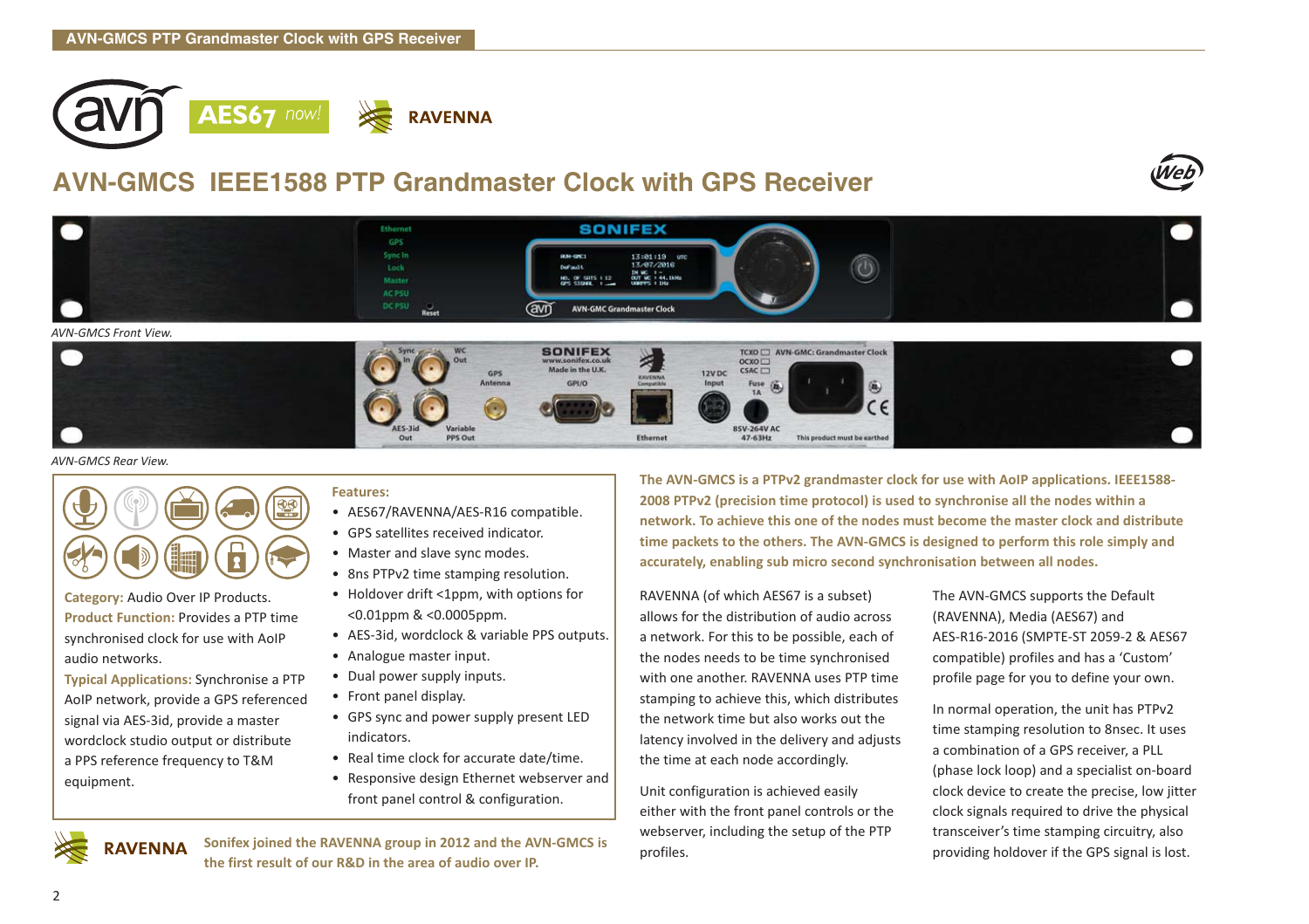The specialist on board clock is available in three different types: TCXO, OXCO and CSAC (Chip Scale Atomic Clock, Caesium), which vary in both price and accuracy:

**AVN-GMCS** – TCXO Temperature Compensated Oscillator accurate to 1 part per million (worst case 1 sec gain/loss every 11.5 days). \*

**AVN-GMCOS** – OCXO Oven Controlled Oscillator accurate to 0.01 parts per million (worst case 1 sec gain/loss every 3.1 years). \*

**AVN-GMCCS** – SAC Quantum Atomic Clock accurate to 0.00050 parts per million (worst case 1 sec gain/loss every 63 years). \*

GPS presence and the number of satellites received is shown on the front panel, together with status information on output sample rates, sync type and profile type. The unit also has a screen-saver option which shows the current time.

Although designed as a grandmaster clock, a separate clock input can act as an alternative reference source to GPS which the unit can 'slave' to. Clock outputs, driven from the physical transceiver, can be used to provide media clocks for external equipment local to the AVN-GMC when it is in both 'master' and 'slave' states. The clock outputs are available as a single AES-3id output and two outputs which can be selected as either word clock or variable PPS. The wordclock can operate at 32, 44.1, 48, 96, 176.4 and 192kHz. When set as a variable PPS output, the unit can act as a clock master to distribute a reference frequency to test and measurement equipment.

The unit shows UTC as standard, but can be set to show 'local time' on the front panel, by adding a time offset. Daylight saving time changes can be accommodated by entering Spring Forward and Fall Back dates. It has a real time clock so that accurate date and time is available even after the unit is repowered without GPS access.

The built-in webserver, or front panel OLED display, can be used to configure the unit. The webserver is a responsive design meaning that it can be used with small screens on smartphones and tablets.

Front panel LEDs show the synchronisation status, GPS lock and the status of the AC and DC power supply inputs.

The brightness of the OLED display and LED indicators can be adjusted for low or high lighting conditions

4 general purpose outputs indicate critical states for the unit using a 9 way D-type connector mounted on the rear panel. Pull

\* This figure represents the holdover accuracy should the GPS signal be lost - this is an approximation based on 1st year stability figures.

down when active pins are supplied for GPS lock status, external sync present, AC power present and DC power present.

The unit has a front panel power button and dual power connectors - an IEC mains input and a 12V DC input, which allows the AVN-GMCS to be used for both studio and mobile installations. Moreover this allows for a secondary power source to reduce the effect of power down events. In any case, the unit

#### **Specification For AVN-GMC**

| <b>Timing Specification</b>                      |                                                                                                                             |
|--------------------------------------------------|-----------------------------------------------------------------------------------------------------------------------------|
| Profile Support:                                 | Default (RAVENNA), Media (AES67),<br>AES-R16-2016 (SMPTE-ST 2059-2 &<br>AES67 compatible), Custom profile                   |
| <b>Timing Protocol:</b>                          | PTPv2, IEEE1588-2008                                                                                                        |
| Timing Accuracy:                                 | PTP time stamping resolution 8ns                                                                                            |
| Holdover Drift:<br>TCXO:<br>OCXO:<br>CSAC:       | < 90ms<br>$<$ 900 $\mu$ s<br>$<$ 45 $us$<br>These figures are over 24 hours at constant temperature                         |
| <b>GPS</b> Performance:<br><b>GPS Frequency:</b> | 50 channel GPS receiver<br>1575.42MHz, L1 band                                                                              |
| <b>Clock Specification</b>                       |                                                                                                                             |
| Word Clock Sync<br>Impedance:                    | 500                                                                                                                         |
| Word Clock Output<br>Input Impedance:            | < 500                                                                                                                       |
| AES-3id Output<br>Impedance:                     | < 750                                                                                                                       |
| Antenna Impedance: 50Ω                           |                                                                                                                             |
| <b>Connections</b>                               |                                                                                                                             |
| Clocking Input:                                  | <b>BNC</b> female                                                                                                           |
| <b>Clocking Outputs:</b>                         | 3 x BNC female<br>AES-3id @ 32, 44.1, 48, 96, 176.4 &<br>192kHz.<br>2 x Wordclock or Variable PPS (1, 10,<br>100, 1000) TTL |

monitors the status of both power sources and displays this on the front panel.

The unit can be put into a low-power sleep mode when not in use, with an instant start when power is re-applied. In power off situations, a super capacitor is used to keep the GPS receiver powered in a low power mode for more than 20 hours, enabling the receiver to regain lock immediately rather than having to 'cold' start.

| <b>GPS Input:</b>                | SMA socket                                                                           |  |
|----------------------------------|--------------------------------------------------------------------------------------|--|
| GPIO:                            | D-type female 9 way                                                                  |  |
| <b>Ethernet Port:</b>            | RJ45 socket. 100BASE-T                                                               |  |
| Mains AC Input:                  | Universal filtered IEC socket,<br>continuously rated 85-264 VAC<br>@47-63Hz, max 10W |  |
| DC Input:                        | 1 x 12V. KPJX-45 socket.<br>positive pins 1 and 3                                    |  |
| Maximum Operating<br>Range (DC): | 10.3V to 13.2V DC                                                                    |  |
| <b>Equipment Type</b>            |                                                                                      |  |
| AVN-GMCS:                        | Grandmaster clock for PTP systems,<br>GPS, IP, TCXO, 1ppm, rackmount                 |  |
| AVN-GMCOS:                       | Grandmaster clock for PTP systems,<br>GPS, IP, OCXO, 0.01ppm, rackmount              |  |
| AVN-GMCCS:                       | Grandmaster clock for PTP systems.<br>GPS, IP, CSAC, 0.0005ppm<br>rackmount          |  |
| <b>Physical Specification</b>    |                                                                                      |  |
| Dimensions:                      | 48.3cm (W) x 17.8cm (D) x 4.4cm (H)<br>(1U)                                          |  |
| (Raw)                            | 19" (W) x 7" (D) x 1.8" (H) (1U)                                                     |  |
| Dimensions (Boxed):              | 58.8cm (W) x 27cm (D) x 6.8cm (H)<br>23" (W) x 10.6" (D) x 2.7" (H)                  |  |
| Weight:                          | Nett: 1.5kg Gross: 2.2kg<br>Nett: 3.2lbs Gross: 4.8lbs                               |  |
| Accessories                      |                                                                                      |  |
| AVN-DC150:                       | 150W DC power supply with<br>KPJX-4S plug                                            |  |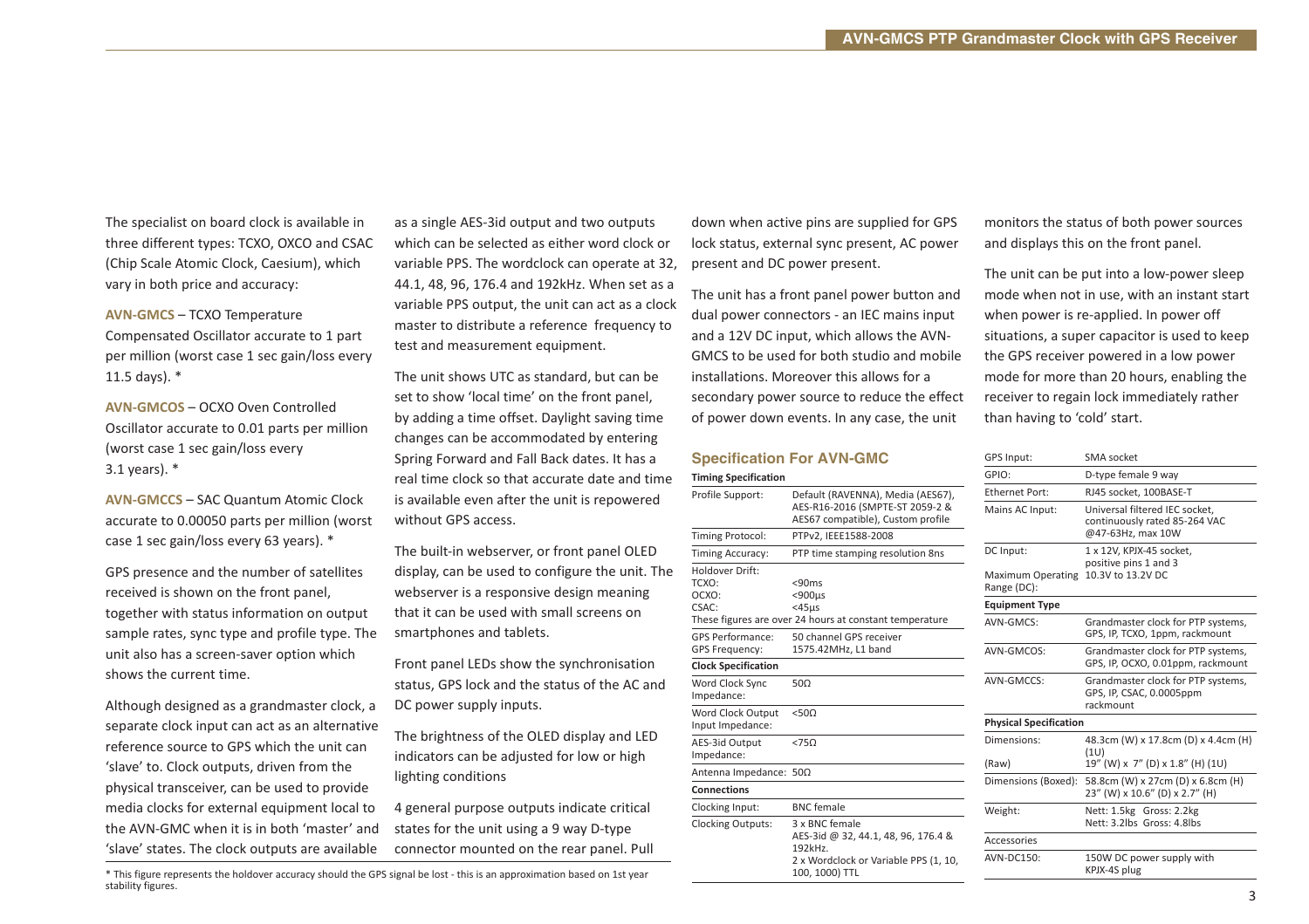# **Talkback Intercoms Using Audio Over IP, RAVENNA/AES 67**

**Our new range of AVN (Audio/Video/Network) talkback/listening/paging intercoms aid communication between studios, stages, theatres, offices and different areas in a facility or building complex. They have both 4-wire and AoIP sources and destinations, and use RAVENNA/AES67 as the audio transport mechanism, allowing simple CAT 5 cabling and expansion.**





*AVN-TB10AR Front View.*

67 now

**EWBES** 

**RAVENNA** 



*AVN-TB10AR Rear View.*



**Category:** Audio Over IP Products. **Product Function:** An advanced talkback/listening/paging intercom unit to enable voice/audio communication between different areas in a facility or building complex.

**Typical Applications:** OB truck comms, theatre comms, inter-studio comms in a TV or radio station. **Features:** -

• 10 illuminated key-cap Talk buttons plus Listen & Page buttons.

- Mic & headset inputs, headphone & speaker outputs with volume control.
- Sources from AoIP, balanced, 2 x unbalanced or S/PDIF digital inputs.
- Destinations to AoIP or rear panel balanced & unbalanced outputs.
- Advanced echo cancellation & mic AGC to prevent acoustic feedback.
- Dual 1Gb lan ports & 1Gb SFP fibre port.
- 10 user assignable GPIO ports.
- Dual AC & DC power supply inputs.
- Front panel display providing source & destination information.
- Ethernet webserver and front panel control & configuration.
- Speaker & microphone mute buttons.
- Callback button with source display.

**The AVN-TB products are IP audio based talkback intercom units with an advanced feature set, allowing them to be used in multiple applications. With both 4-wire analogue inputs and outputs, as well as AoIP network audio connectivity, the AVN-TB units can be used with existing legacy 4-wire systems and with new AES67 AoIP networked audio infrastructure. Additionally, all audio is at 48kHz sample rate, meaning that it's broadcast quality audio as standard.**

(Web)

RAVENNA (of which AES67 is a subset) allows for the distribution of audio across a network. The AVN range use RAVENNA as the communication method providing compatibility with other AES67 systems.

The AVN-TB10AR is a 10 button intercom meaning that 10 other 'stations' can be defined, one per button, for communication. Comms can be made as a Talk action, a Listen action or a duplex Talk/ Listen action to/from each station. Coloured LEDs in the buttons help to show which action is being used and there is also a

Callback button for when you're unavailable to receive a call.

The stations can be from anywhere on the AoIP network and the use of Bonjour Device Discovery means that other stations can be found quickly and sometimes automatically.

The Page button is used to speak to all stations (or a defined list of stations) and Group Talk functions can be enabled to page particular groups of stations.

Two monitor buttons allow for routing audio directly to the speaker e.g. to take an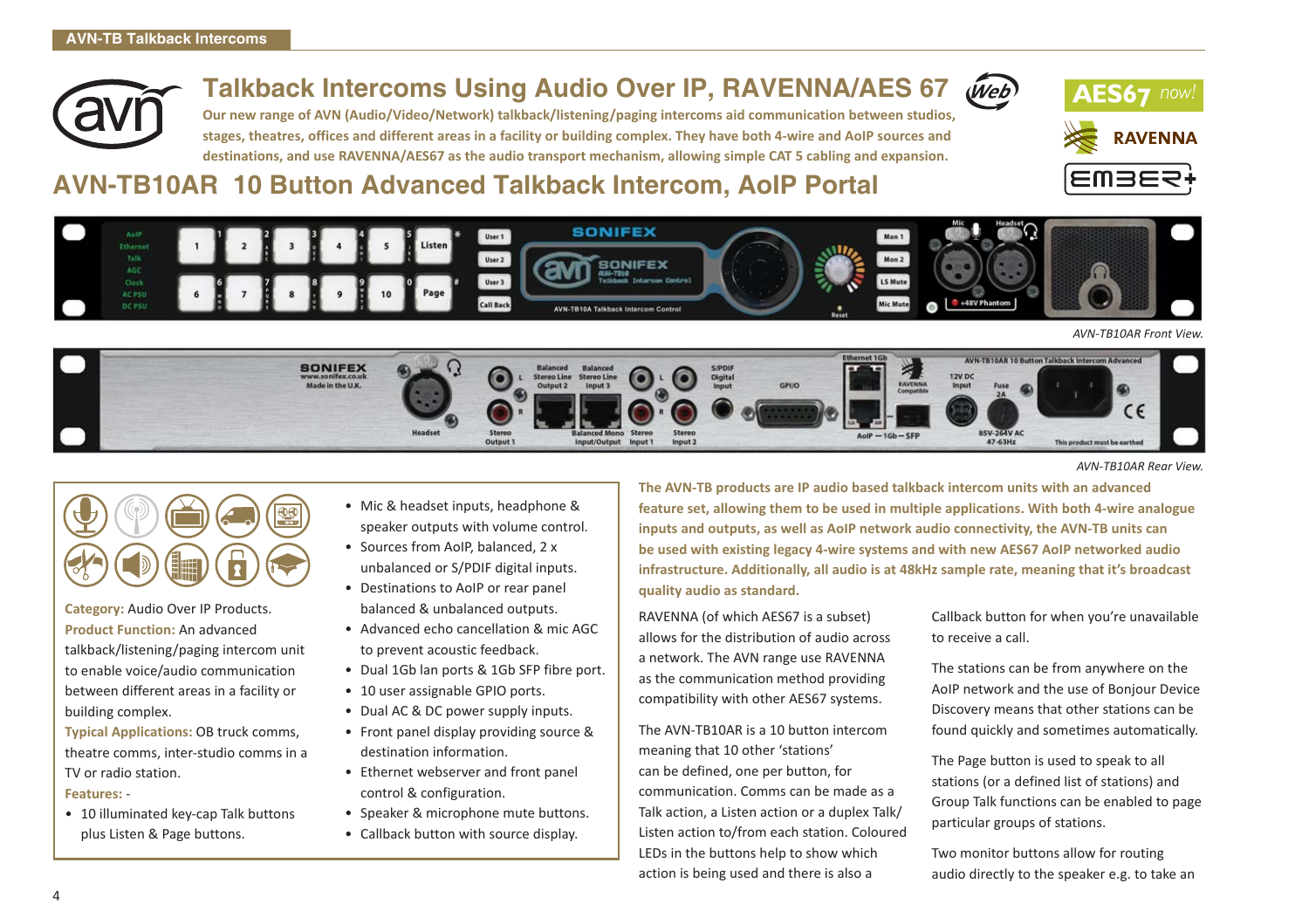IFB feed or an off-air transmission signal. Signals can be ducked or mixed when a talkback input is received to the speakers or headphones.

Three user defined buttons can be programmed for different functions, such as for Group Talk.

The speaker mutes automatically when headphones are inserted and the volume level of headphones, speaker and incoming sources can all be controlled with one front panel rotary encoder volume control knob.

Advanced acoustic echo cancellation & builtin microphone AGC (automatic gain control) ensure that there's no acoustic feedback between microphone and speaker.

Buttons are available for microphone mute (cough) and speaker mute actions and these can be controlled remotely by GPI or network commands.

Each unit has a built-in webserver which is where the majority of settings and configurations are made. The front panel OLED display can also be used to configure the unit, although more functionality is available by using the webserver. The webserver is a responsive design meaning that it can be used with small screens on smartphones and tablets.

The unit can act as a PTP masterclock or slave clock and supports IEEE1588-2008 PTPv2 default, AES media, SMPTE, AES-SMPTE and custom profiles.

Front panel LEDs show the AoIP network status, synchronisation status, whether AGC is being used and the status of the AC and DC power supply inputs. The brightness of the OLED display and LED indicators can be adjusted for low or high lighting conditions. The unit has a front panel power button and dual power connectors - an IEC mains input and a 12V DC input, which allows the AVN-TB10AR to be used for both studio

#### **Specification For AVN-TB10AR**

| Audio-Over-IP Specification    |                                                           |
|--------------------------------|-----------------------------------------------------------|
| Open Standards:                | RAVENNA, AES67                                            |
| Device Discovery:              | Bonjour (mDNS / DNS-SD)                                   |
| Audio Delivery:                | RTP/UDP over IPv4 multicast                               |
| OoS:                           | DiffServ                                                  |
| Stream Management: RTSP/SDP    |                                                           |
| Control:                       | Ember+/webserver                                          |
| Format:                        | Linear PCM 24-bit (L24)                                   |
| Channels Per Stream: 2         |                                                           |
| Frames Per Packet:             | 48                                                        |
| <b>Maximum Streams:</b>        | RX 6, TX 5 (fixed)                                        |
| Sample Rate:                   | 48 kHz                                                    |
| <b>Timing Synchronisation</b>  |                                                           |
| Profile Support:               | Default, AES media, SMPTE,<br>AES-SMPTE & custom profiles |
| Timing Protocol:               | PTPv2, IEEE1588-2008                                      |
|                                |                                                           |
| <b>Technical Specification</b> |                                                           |
| Microphone and Headset Input   |                                                           |
| Input Impedance:               | >2.5kO balanced                                           |
| Gain Range:                    | OdB to +60dB                                              |
| OdBFS Line-Up:                 | Adjustable in steps of 3dB from<br>-58dBu to +2dBu        |
| Frequency Response:            | 20Hz to 20kHz, +0/-0.2dB                                  |
| Noise:                         | -127dBu, 20kHz BW, Rs=200Ω ref.<br>76dB gain              |
| <b>Unbalanced Line Inputs</b>  |                                                           |
| Input Impedance:               | >20kΩ unbalanced                                          |
| OdBFS Line-Up:                 | $+12dBu$                                                  |
| Frequency Response:            | 20Hz to 20kHz, +0/-0.2dB                                  |
| THD+N:                         | <-97dBFS, -30dBFS, 20Hz to 20kHz,<br>unity gain, 20kHz BW |
| Noise:                         | $-100$ dRFS $20$ kHz RW Rs $=2000$                        |

Crosstalk: <-97dB

and mobile installations. Also, a secondary power source reduces the effect of power down events. In any case, the unit monitors the status of both power sources and displays this on the front panel.

10 GPIOs (general purpose inputs/outputs) and a programmable relay output can be

#### **Balanced Line Inputs**

| <b>Dalanced Line inputs</b>    |                                                            |
|--------------------------------|------------------------------------------------------------|
| Input Impedance:               | $>$ 20k $\Omega$ unbalanced                                |
| OdBFS Line-Up:                 | Adjustable +15/+18/+20/+22/<br>$+24dBu$                    |
| Frequency Response:            | 20Hz to 20kHz, +0/-0.2dB                                   |
| THD+N:                         | <-110dBFS, -30dBFS, 20Hz to 20kHz,<br>20kHz BW             |
| Noise:                         | -110dBFS, 20kHz BW, Rs=200 $\Omega$                        |
| Crosstalk:                     | $< -100dB$                                                 |
| Common Mode<br>Rejection:      | >70dB@1kHz                                                 |
| <b>Headphone Output</b>        |                                                            |
| Output Impedance:              | Drives 150mW into 320 to 6000<br>headphones                |
| OdBFS Line-Up:                 | $+20dBu$                                                   |
| Frequency Response:            | 20Hz to 20kHz, +0/-0.2dB                                   |
| THD+N:                         | <-108dBFS, -30dBFS, 20Hz to 20kHz,<br>unity gain, 20kHz BW |
| Noise:                         | -110dBFS, 20kHz BW                                         |
| <b>Unbalanced Line Outputs</b> |                                                            |
| Output Impedance:              | <50Ω                                                       |
| OdBFS Line-Up:                 | $+12dBu$                                                   |
| Frequency Response:            | 20Hz to 20kHz, +0/-0.2dB                                   |
| THD+N:                         | <-95dBFS, -30dBFS, 20Hz to 20kHz,<br>unity gain, 20kHz BW  |
| Noise:                         | -100dBFS, 20kHz BW                                         |
| <b>Balanced Line Outputs</b>   |                                                            |
| Output Impedance:              | <50Ω balanced                                              |
| OdBFS Line-Up:                 | Adjustable +15/+18/+20/+22/<br>$+24dBu$                    |
| Frequency Response:            | 20Hz to 20kHz, +0/-0.2dB                                   |
| THD+N:                         | <-110dBFS, -30dBFS, 20Hz to 20kHz,<br>20kHz BW             |
| Noise:                         | -110dBFS, 20kHz BW, Rs=200 $\Omega$                        |
| Loudspeaker                    |                                                            |
| Power Output:                  | 4W                                                         |
| Volume:                        | Mute to full volume via front panel<br>control             |

configured to indicate critical states for the unit, via the 15 way D-type connector, for example, to show loss of DC power, or to show a button press action.

10 virtual GPIOs can be used to remotely control functions on other units, such as mute the speaker or activate a user button.

#### **Connections**

| טווווכטנוטוו:                 |                                                                             |
|-------------------------------|-----------------------------------------------------------------------------|
| Microphone:                   | XLR-3 pin female (electronically<br>balanced)                               |
| Headphone:                    | 1/4 inch (6.35mm) stereo jack socket                                        |
| Headset:                      | 2 x XLR-5 pin female (front/rear<br>electronically balanced input)          |
| Audio Inputs:                 | 2 x unbalanced stereo, RCA phono                                            |
|                               | 1 x S/PDIF, RCA phono                                                       |
| Audio Outputs:                | 1 x balanced stereo, RJ45                                                   |
|                               | 1 x unbalanced stereo, 2 x RCA<br>phono                                     |
|                               | 1 x loudspeaker output                                                      |
| Audio Input/Output:           | 1 x balanced stereo input or mono<br>input/output, RJ45                     |
| GPIO:                         | 15-way 'D'-type socket                                                      |
| Network:                      | 2 x gigabit Ethernet, RJ45                                                  |
|                               | 1 x SFP fibre                                                               |
| Mains AC Input:               | Universal filtered IEC, continuously<br>rated 85-264VAC, 47-63Hz, 20W       |
| DC Input:                     | 4 pin 7.5A power jack socket, 9.5-<br>14VDC                                 |
| Fuse Rating:                  | Anti-surge fuse 2A 20mm x 5mm                                               |
| <b>Equipment Type</b>         |                                                                             |
| AVN-TB10AR:                   | 10 channel rackmount talkback<br>intercom control unit with RAVENNA<br>AniP |
| <b>Physical Specification</b> |                                                                             |
| Dimensions:                   | 48.3cm (W) x 17.5cm (D) x 4.4cm (H)<br>(1U)                                 |
| (Raw)                         | 19" (W) x 6.9" (D) x 1.8" (H) (1U)                                          |
| Dimensions (Boxed):           | 59cm (W) x 28cm (D) x 11cm (H)<br>23" (W) x 11" (D) x 4.3" (H)              |
| Weight:                       | Nett: 2.4kg Gross: 3.1kg<br>Nett: 5.3lbs Gross: 6.8lbs                      |
| <b>Accessories</b>            |                                                                             |
| AVN-DC150:                    | 150W DC power supply with KPJX-4S<br>plug                                   |
|                               |                                                                             |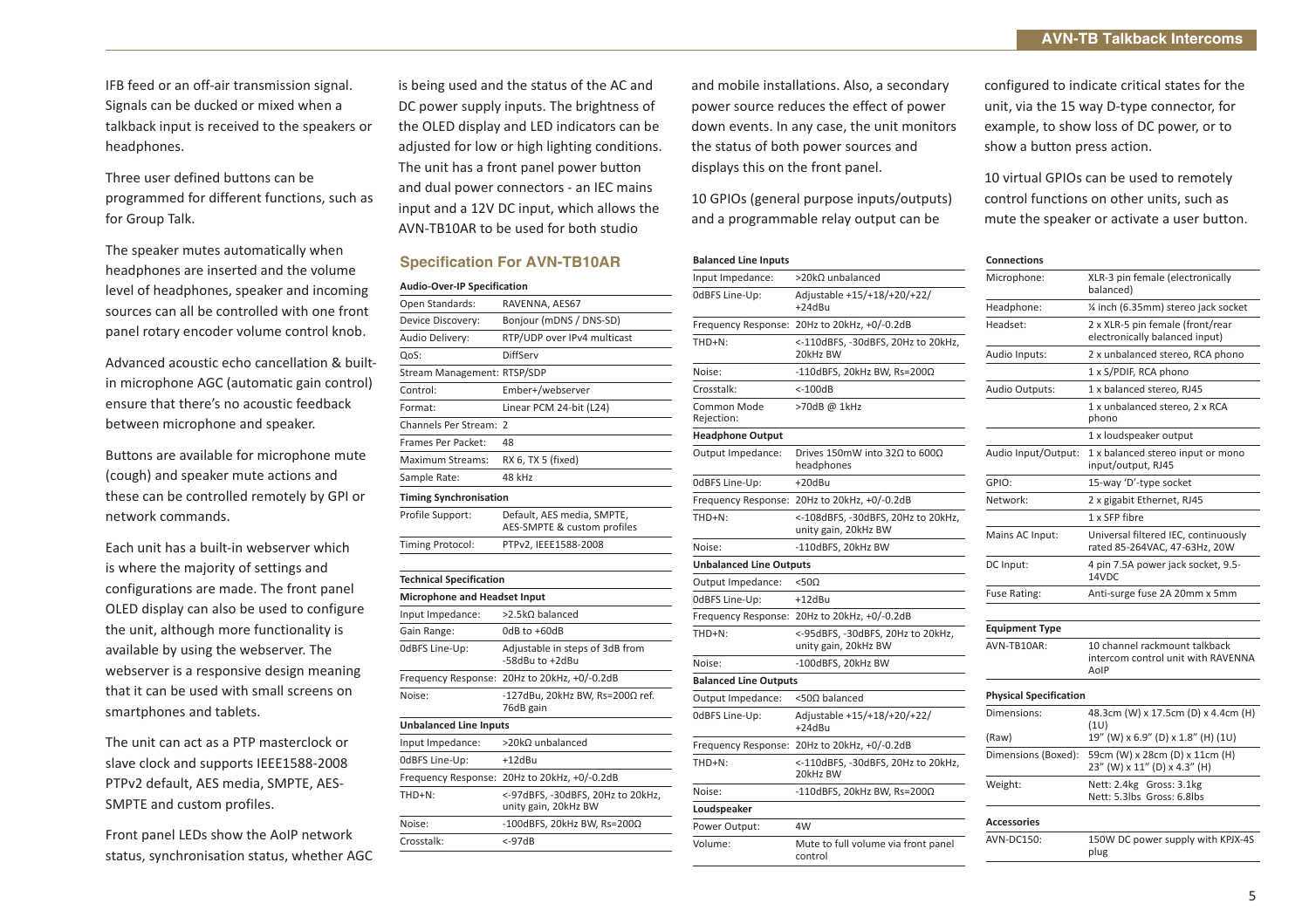

**The AVN-TB20AR is a 2U rackmount 20 button version of the AVN-TB10AR with the same specification, but more station buttons allowing greater communication for larger facilities. It also has 'GPI/O' and 'Phone' buttons for remote control of external equipment and Sonifex DHY-04 telephone hybrids, useful in an OB truck or production gallery.**

#### Web **AVN-TB20AR 20 Button Advanced Talkback Intercom, AoIP Portal**





*AVN-TB20AR Front View.*



**Category:** Audio Over IP Products. **Product Function:** An advanced talkback/ listening/paging intercom unit to enable voice/audio communication between different areas in a facility or building complex.

**Typical Applications:** OB truck comms, theatre comms, inter-studio comms in a TV or radio station.

#### **Features:** -

- 20 illuminated key-cap Talk buttons plus Listen & Page buttons.
- Phone button for remote dialling and control of an external telephone hybrid.
- Page button and Group Talk facilities.
- Callback button with callback source display.
- Three user definable buttons.
- Speaker & microphone mute buttons.
- Mic & headset inputs (front & rear panel headset connection), headphone & speaker outputs.
- Front panel volume control which operates on speaker/headphone outputs and incoming source levels.
- +48V phantom power for the mic inputs.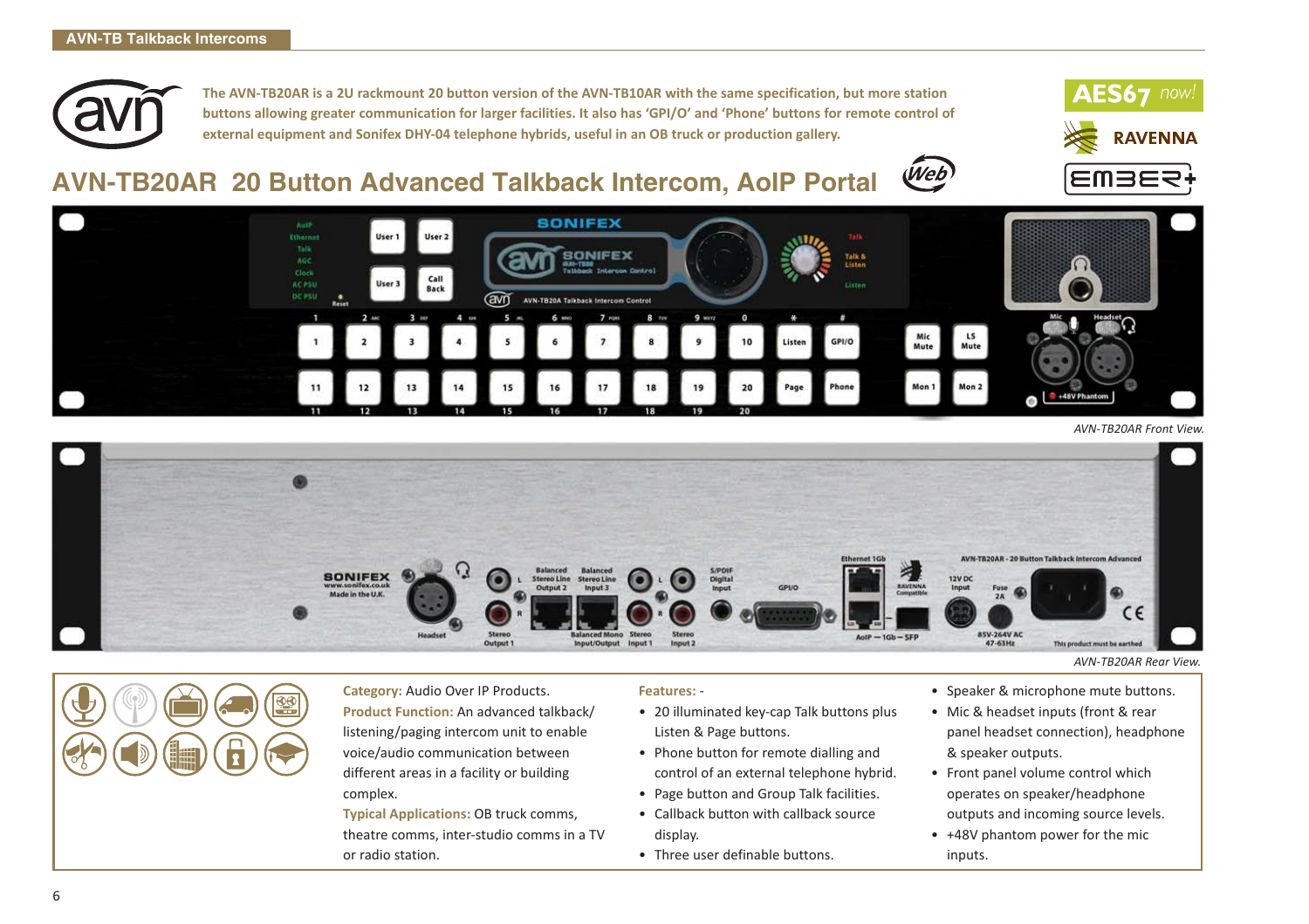#### **Specification For AVN-TB20AR**

#### • Ethernet webserver and front panel control & configuration.

- Front panel display providing source & destination information.
- Sources from AoIP, 1 x balanced, 2 x unbalanced or S/PDIF digital inputs.
- Destinations to AoIP or rear panel balanced & unbalanced outputs.
- Advanced echo cancellation & mic AGC to prevent acoustic feedback.
- Dual 1Gb lan ports & 1Gb SFP fibre port.
- 10 user assignable GPIO ports.
- GPI/O button for triggering external events, via physical GPIO or network commands.
- Front panel LEDs for network audio presence, Talk activity, AGC activity, clock sync and power supply activity.
- Two front panel monitor buttons for routing audio directly to the speaker e.g. to take an IFB feed or off-air transmission signal.
- Ducking or mixing of inputs to speaker/headphones.
- Dual AC & DC power supply inputs.

| <b>Audio-Over-IP Specification</b>  |                                                           |
|-------------------------------------|-----------------------------------------------------------|
| Open Standards:                     | RAVENNA, AES67                                            |
| Device Discovery:                   | Bonjour (mDNS / DNS-SD)                                   |
| Audio Delivery:                     | RTP/UDP over IPv4 multicast                               |
| OoS:                                | DiffServ                                                  |
| Stream Management: RTSP/SDP         |                                                           |
| Control:                            | Ember+/webserver                                          |
| Format:                             | Linear PCM 24-bit (L24)                                   |
| Channels Per Stream: 2              |                                                           |
| Frames Per Packet:                  | 48                                                        |
| Maximum Streams:                    | RX 6, TX 5 (fixed)                                        |
| Sample Rate:                        | 48 kHz                                                    |
| <b>Timing Synchronisation</b>       |                                                           |
| Profile Support:                    | Default, AES media, SMPTE,<br>AES-SMPTE & custom profiles |
| <b>Timing Protocol:</b>             | PTPv2, IEEE1588-2008                                      |
|                                     |                                                           |
| <b>Technical Specification</b>      |                                                           |
| <b>Microphone and Headset Input</b> |                                                           |
| Input Impedance:                    | >2.5kO balanced                                           |
| Gain Range:                         | $0dB$ to $+60dB$                                          |
| OdBFS Line-Up:                      | Adjustable in steps of 3dB from<br>-58dBu to +2dBu        |
| Frequency Response:                 | 20Hz to 20kHz, +0/-0.2dB                                  |
| Noise:                              | -127dBu, 20kHz BW, Rs=200Ω ref.<br>76dB gain              |
| <b>Unbalanced Line Inputs</b>       |                                                           |
| Input Impedance:                    | >20kO unbalanced                                          |
| OdBFS Line-Up:                      | $+12dBu$                                                  |

Frequency Response: 20Hz to 20kHz, +0/-0.2dB THD+N: <-97dBFS, -30dBFS, 20Hz to 20kHz, unity gain, 20kHz BW  $Noise:$  -100dBFS, 20kHz BW, Rs=200Ω

Crosstalk: <-97dB

| <b>Balanced Line Inputs</b>    |                                                            |
|--------------------------------|------------------------------------------------------------|
| Input Impedance:               | >20kΩ unbalanced                                           |
| OdBFS Line-Up:                 | Adjustable +15/+18/+20/+22/<br>$+24dBu$                    |
| Frequency Response:            | 20Hz to 20kHz, +0/-0.2dB                                   |
| THD+N:                         | <-110dBFS, -30dBFS, 20Hz to 20kHz,<br>20kHz BW             |
| Noise:                         | -110dBFS, 20kHz BW, Rs=200 $\Omega$                        |
| Crosstalk:                     | $< -100dB$                                                 |
| Common Mode<br>Rejection:      | >70dB @ 1kHz                                               |
| <b>Headphone Output</b>        |                                                            |
| Output Impedance:              | Drives 150mW into 320 to 6000<br>headphones                |
| OdBFS Line-Up:                 | $+20dBu$                                                   |
| Frequency Response:            | 20Hz to 20kHz, +0/-0.2dB                                   |
| THD+N:                         | <-108dBFS, -30dBFS, 20Hz to 20kHz,<br>unity gain, 20kHz BW |
| Noise:                         | -110dBFS, 20kHz BW                                         |
| <b>Unbalanced Line Outputs</b> |                                                            |
| Output Impedance:              | $<$ 500                                                    |
| OdBFS Line-Up:                 | $+12dBu$                                                   |
| Frequency Response:            | 20Hz to 20kHz, +0/-0.2dB                                   |
| THD+N:                         | <-95dBFS, -30dBFS, 20Hz to 20kHz,<br>unity gain, 20kHz BW  |
| Noise:                         | -100dBFS, 20kHz BW                                         |
| <b>Balanced Line Outputs</b>   |                                                            |
| Output Impedance:              | <50Ω balanced                                              |
| OdBFS Line-Up:                 | Adjustable +15/+18/+20/+22/<br>$+24dBu$                    |
| Frequency Response:            | 20Hz to 20kHz, +0/-0.2dB                                   |
| THD+N:                         | <-110dBFS, -30dBFS, 20Hz to 20kHz,<br>20kHz BW             |
| Noise:                         | -110dBFS, 20kHz BW, Rs=200 $\Omega$                        |
| Loudspeaker                    |                                                            |
| Power Output:                  | 4W                                                         |
| Volume:                        | Mute to full volume via front panel<br>control             |

| <b>Connections</b>            |                                                                             |
|-------------------------------|-----------------------------------------------------------------------------|
| Microphone:                   | XLR-3 pin female (electronically<br>balanced)                               |
| Headphone:                    | 1/4 inch (6.35mm) stereo jack socket                                        |
| Headset:                      | 2 x XLR-5 pin female (front/rear<br>electronically balanced input)          |
| Audio Inputs:                 | 2 x unbalanced stereo, RCA phono                                            |
|                               | 1 x S/PDIF, RCA phono                                                       |
| Audio Outputs:                | 1 x balanced stereo, RJ45                                                   |
|                               | 1 x unbalanced stereo, 2 x RCA<br>phono                                     |
|                               | 1 x loudspeaker output                                                      |
| Audio Input/Output:           | 1 x balanced stereo input or mono<br>input/output, RJ45                     |
| GPIO:                         | 15-way 'D'-type socket                                                      |
| Network:                      | 2 x gigabit Ethernet, RJ45                                                  |
|                               | 1 x SFP fibre                                                               |
| Mains AC Input:               | Universal filtered IEC, continuously<br>rated 85-264VAC, 47-63Hz, 20W       |
| DC Input:                     | 4 pin 7.5A power jack socket, 9.5-<br>14VDC                                 |
| <b>Fuse Rating:</b>           | Anti-surge fuse 2A 20mm x 5mm                                               |
| <b>Equipment Type</b>         |                                                                             |
| AVN-TB20AR:                   | 20 channel rackmount talkback<br>intercom control unit with RAVENNA<br>AoIP |
| <b>Physical Specification</b> |                                                                             |
| Dimensions:                   | 48.3cm (W) x 17.5cm (D) x 8.8cm (H)<br>(2U)                                 |
| (Raw)                         | 19" (W) x 6.9" (D) x 3.6" (H) (2U)                                          |
| Dimensions (Boxed):           | 59cm (W) x 28cm (D) x 15cm (H)<br>23" (W) x 11" (D) x 5.9" (H)              |
| Weight:                       | Nett: 3.7kg Gross: 4.4kg<br>Nett: 8.1lbs Gross: 9.7lbs                      |
| Accessories                   |                                                                             |
| AVN-DC150:                    | 150W DC power supply with KPJX-4S                                           |

plug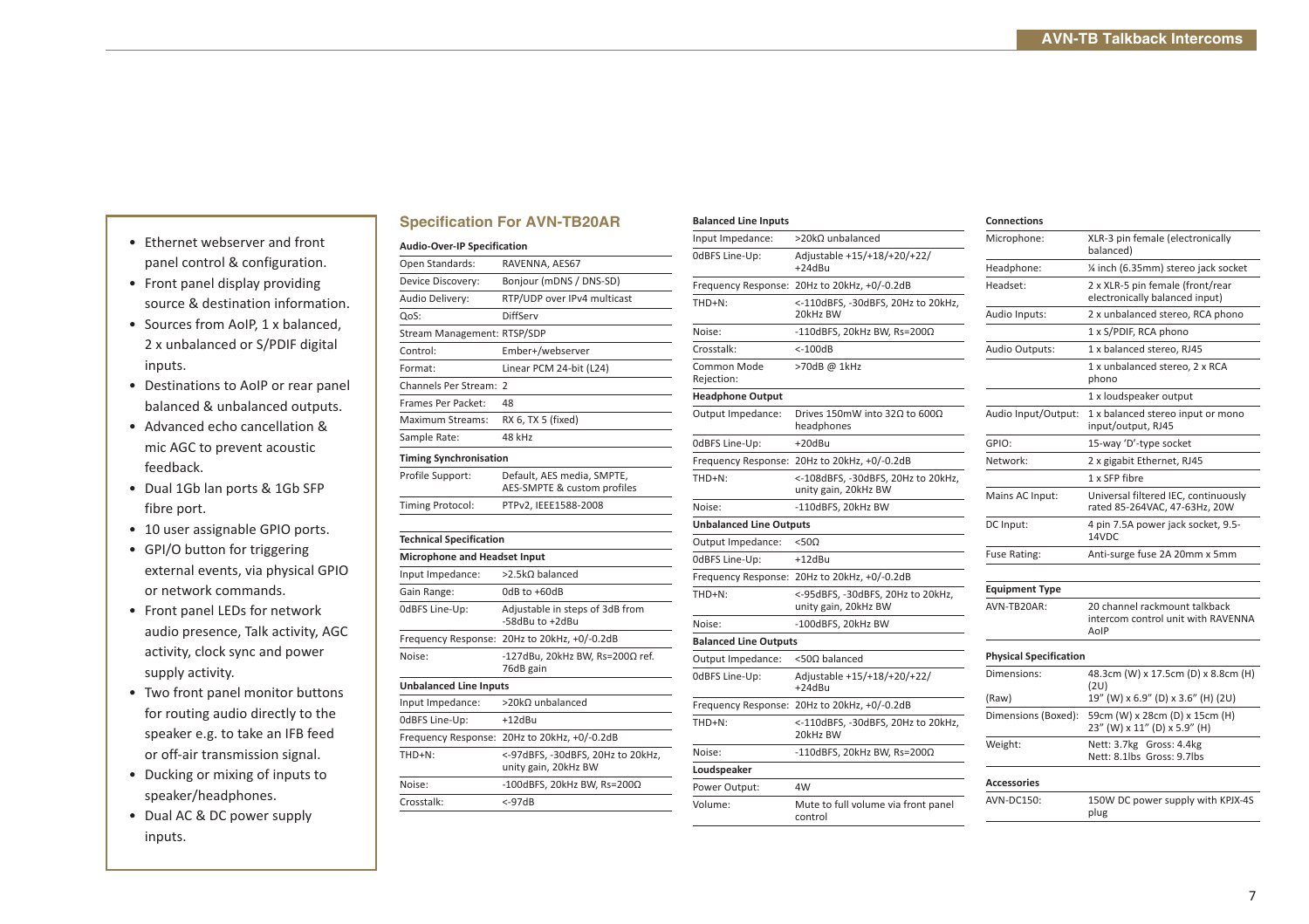

**The AVN-TB20AD is a desktop version of the rackmount AVN-TB20AR intercom with a smaller form factor and an elegant sloped front. It has the same feature set and connectivity \*.**



# **AVN-TB20AD 20 Button Advanced Talkback Intercom, AoIP Desktop Portal**





*AVN-TB20AD Top View.*



**AES67** now!

**EMBER** 

**RAVENNA** 

**Category:** Audio Over IP Products. **Product Function:** An advanced talkback/listening/paging intercom unit to enable voice/audio communication between different areas in a facility or building complex.

**Typical Applications:** OB truck comms, theatre comms, inter-studio comms in a TV or radio station.

#### **Features:** -

- 20 illuminated key-cap Talk buttons plus Listen & Page buttons.
- Phone button for remote dialling and control of an external telephone hybrid.
- Page button and Group Talk facilities.
- Callback button with callback source display.
- Three user definable buttons.
- Speaker & microphone mute buttons.
- Mic & headset inputs, headphone & speaker outputs.
- Front panel volume control which operates on speaker/headphone outputs and incoming source levels.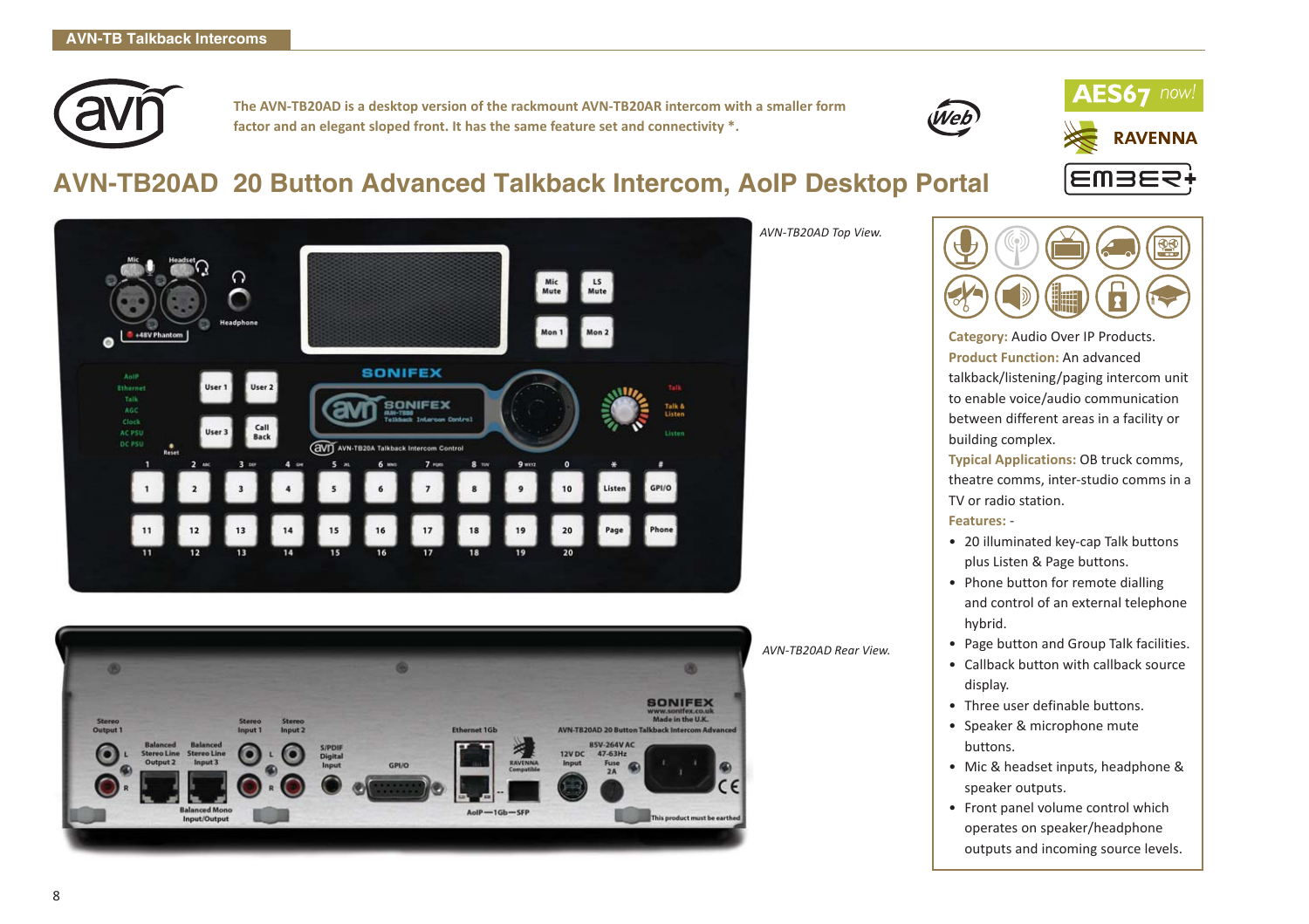#### **Specification For AVN-TB20AD**

#### • +48V phantom power for the mic inputs.

- Ethernet webserver and front panel control & configuration.
- Front panel display providing source & destination information.
- Sources from AoIP, 1 x balanced, 2 x unbalanced or S/PDIF digital inputs.
- Destinations to AoIP or rear panel balanced & unbalanced outputs.
- Advanced echo cancellation & mic AGC to prevent acoustic feedback.
- Dual 1Gb lan ports & 1Gb SFP fibre port.
- 10 user assignable GPIO ports.
- GPIO button for triggering external events, via physical GPIO or network commands.
- Front panel LEDs for network audio presence, Talk activity, AGC activity, clock sync and power supply activity.
- Two front panel monitor buttons for routing audio directly to the speaker e.g. to take an IFB feed or off-air transmission signal.
- Ducking or mixing of inputs to speaker/headphones.
- Dual AC & DC power supply inputs.

| <b>Audio-Over-IP Specification</b>  |                                                           |
|-------------------------------------|-----------------------------------------------------------|
| Open Standards:                     | RAVENNA, AES67                                            |
| Device Discovery:                   | Bonjour (mDNS / DNS-SD)                                   |
| Audio Delivery:                     | RTP/UDP over IPv4 multicast                               |
| QoS:                                | DiffServ                                                  |
| Stream Management: RTSP/SDP         |                                                           |
| Control:                            | Ember+/webserver                                          |
| Format:                             | Linear PCM 24-bit (L24)                                   |
| Channels Per Stream: 2              |                                                           |
| <b>Frames Per Packet:</b>           | 48                                                        |
| Maximum Streams:                    | RX 6, TX 5 (fixed)                                        |
| Sample Rate:                        | 48 kHz                                                    |
| <b>Timing Synchronisation</b>       |                                                           |
| Profile Support:                    | Default, AES media, SMPTE,<br>AES-SMPTE & custom profiles |
| Timing Protocol:                    | PTPv2, IEEE1588-2008                                      |
|                                     |                                                           |
| <b>Technical Specification</b>      |                                                           |
| <b>Microphone and Headset Input</b> |                                                           |
| Input Impedance:                    | >2.5kO balanced                                           |
| Gain Range:                         | $0dB$ to $+60dB$                                          |
| OdBFS Line-Up:                      | Adjustable in steps of 3dB from<br>-58dBu to +2dBu        |
| Frequency Response:                 | 20Hz to 20kHz, +0/-0.2dB                                  |
| Noise:                              | -127dBu, 20kHz BW, Rs=200Ω ref.<br>76dB gain              |
| <b>Unbalanced Line Inputs</b>       |                                                           |
| Input Impedance:                    | >20kΩ unbalanced                                          |
| OdBFS Line-Up:                      | $+12dBu$                                                  |
| Frequency Response:                 | 20Hz to 20kHz, +0/-0.2dB                                  |
| THD+N:                              | <-97dBFS, -30dBFS, 20Hz to 20kHz,<br>unity gain, 20kHz BW |
| Noise:                              | -100dBFS, 20kHz BW, Rs=200 $\Omega$                       |
| Crosstalk:                          | $< -97dB$                                                 |
|                                     |                                                           |

| <b>Balanced Line Inputs</b>    |                                                             |
|--------------------------------|-------------------------------------------------------------|
| Input Impedance:               | >20kΩ unbalanced                                            |
| OdBFS Line-Up:                 | Adjustable +15/+18/+20/+22/<br>+24dBu                       |
| Frequency Response:            | 20Hz to 20kHz, +0/-0.2dB                                    |
| THD+N:                         | <-110dBFS, -30dBFS, 20Hz to 20kHz,<br>20kHz BW              |
| Noise:                         | -110dBFS, 20kHz BW, Rs=200 $\Omega$                         |
| Crosstalk:                     | $< -100dB$                                                  |
| Common Mode<br>Rejection:      | >70dB@1kHz                                                  |
| <b>Headphone Output</b>        |                                                             |
| Output Impedance:              | Drives 150mW into 32 $\Omega$ to 600 $\Omega$<br>headphones |
| OdBFS Line-Up:                 | +20dBu                                                      |
| Frequency Response:            | 20Hz to 20kHz, +0/-0.2dB                                    |
| THD+N:                         | <-108dBFS, -30dBFS, 20Hz to 20kHz,<br>unity gain, 20kHz BW  |
| Noise:                         | -110dBFS, 20kHz BW                                          |
| <b>Unbalanced Line Outputs</b> |                                                             |
| Output Impedance:              | $<$ 500                                                     |
| OdBFS Line-Up:                 | $+12dBu$                                                    |
| Frequency Response:            | 20Hz to 20kHz, +0/-0.2dB                                    |
| THD+N:                         | <-95dBFS, -30dBFS, 20Hz to 20kHz,<br>unity gain, 20kHz BW   |
| Noise:                         | -100dBFS, 20kHz BW                                          |
| <b>Balanced Line Outputs</b>   |                                                             |
| Output Impedance:              | <50Ω balanced                                               |
| OdBFS Line-Up:                 | Adjustable +15/+18/+20/+22/<br>$+24dBu$                     |
| Frequency Response:            | 20Hz to 20kHz, +0/-0.2dB                                    |
| THD+N:                         | <-110dBFS, -30dBFS, 20Hz to 20kHz,<br>20kHz BW              |
| Noise:                         | -110dBFS, 20kHz BW, Rs=200 $\Omega$                         |
| Loudspeaker                    |                                                             |
| Power Output:                  | 4W                                                          |
| Volume:                        | Mute to full volume via front panel<br>control              |

| <b>Connections</b>            |                                                                           |
|-------------------------------|---------------------------------------------------------------------------|
| Microphone:                   | XLR-3 pin female (electronically<br>balanced)                             |
| Headphone:                    | % inch (6.35mm) stereo jack socket                                        |
| Headset:                      | 1 x XLR-5 pin female (front<br>electronically balanced input)             |
| Audio Inputs:                 | 2 x unbalanced stereo, RCA phono                                          |
|                               | 1 x S/PDIF, RCA phono                                                     |
| Audio Outputs:                | 1 x balanced stereo, RJ45                                                 |
|                               | 1 x unbalanced stereo, 2 x RCA<br>phono                                   |
|                               | 1 x loudspeaker output                                                    |
| Audio Input/Output:           | 1 x balanced stereo input or mono<br>input/output, RJ45                   |
| GPIO:                         | 15-way 'D'-type socket                                                    |
| Network:                      | 2 x gigabit Ethernet, RJ45                                                |
|                               | 1 x SFP fibre                                                             |
| Mains AC Input:               | Universal filtered IEC, continuously<br>rated 85-264VAC, 47-63Hz, 20W     |
| DC Input:                     | 4 pin 7.5A power jack socket, 9.5-<br>14VDC                               |
| <b>Fuse Rating:</b>           | Anti-surge fuse 2A 20mm x 5mm                                             |
| <b>Equipment Type</b>         |                                                                           |
| AVN-TB20AD:                   | 20 channel desktop talkback<br>intercom control unit with RAVENNA<br>AoIP |
| <b>Physical Specification</b> |                                                                           |
| Dimensions:<br>(Raw)          | 29.4cm (W) x 16.5cm (D) x 8.5cm (H)<br>11.6" (W) x 6.5" (D) x 3.3" (H)    |
| Dimensions (Boxed):           | 40cm (W) x 28cm (D) x 15cm (H)<br>16" (W) x 11" (D) x 5.9" (H)            |
| Weight:                       | Nett: 2.5kg Gross: 3.2kg<br>Nett: 5.5lbs Gross: 7.0lbs                    |
| Accessories                   |                                                                           |
| AVN-DC150:                    | 150W DC power supply with KPJX-4S<br>plug                                 |

\* Except for an additional headset connector on the rear of the AVN-TB20AR.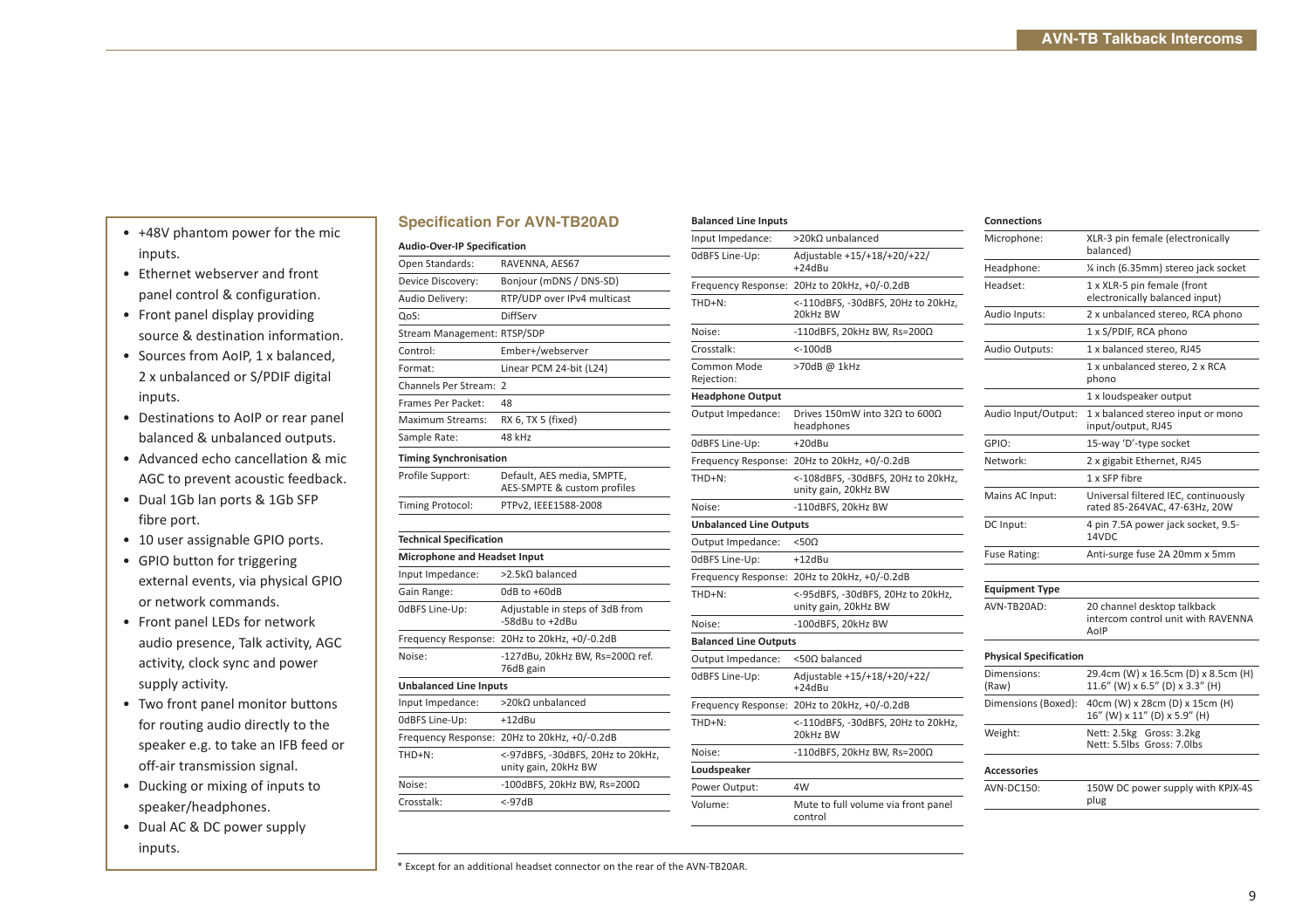

## **Webserver Software**

**Each AVN-TB talkback unit has a built-in webserver for setup and configuration. The webserver is responsive, and resizes depending on the size of your screen, meaning that it can be used on large monitors or small handheld devices such as smart-phones. Help information is shown on the right hand side of the screen so it's a good place to go to find out how the unit operates.**

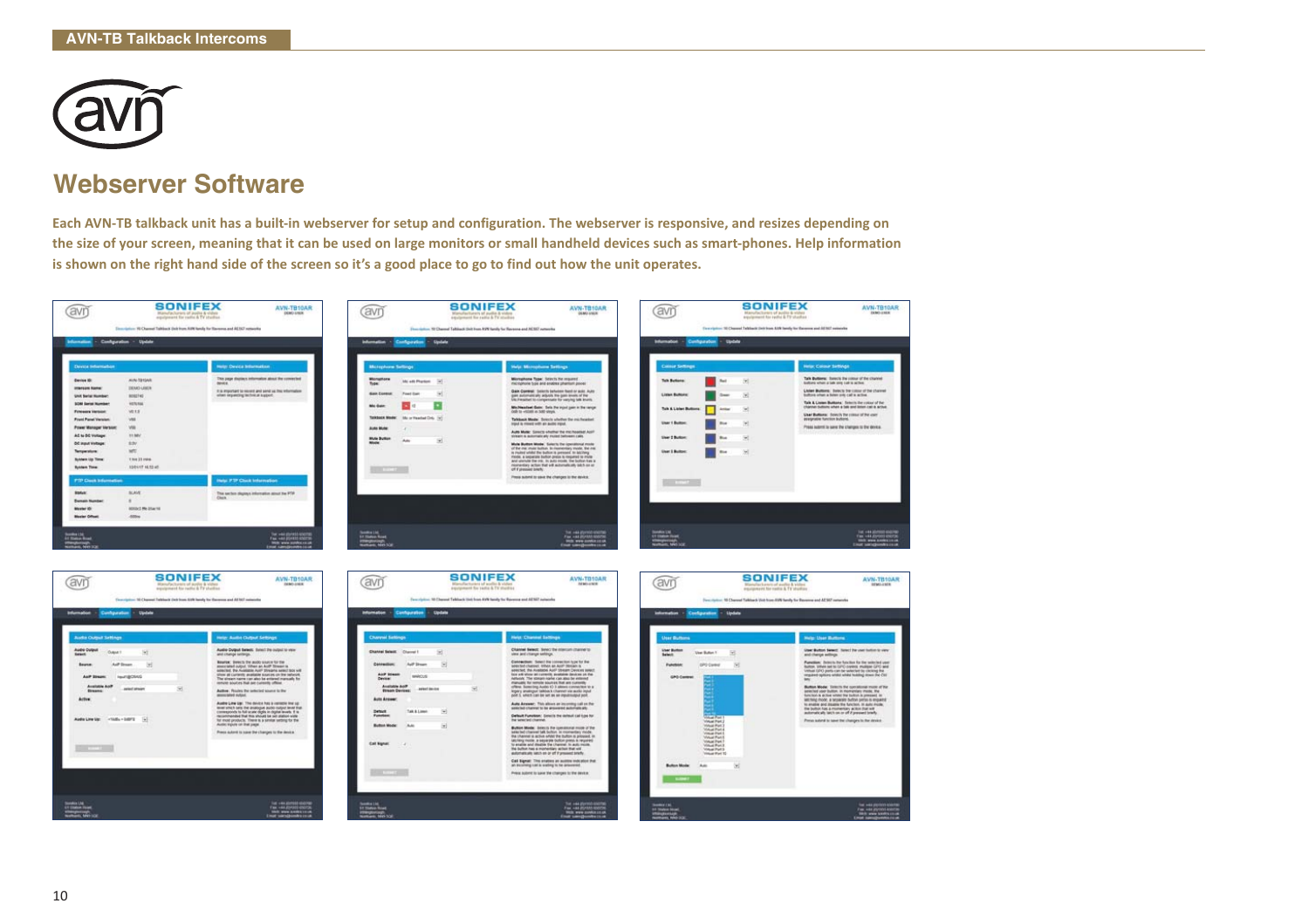# **Talkback Intercoms Using Audio Over IP RAVENNA/AES 67**







The AVN-TB range is an advanced talkback/listening/paging intercom system for use in broadcast environments